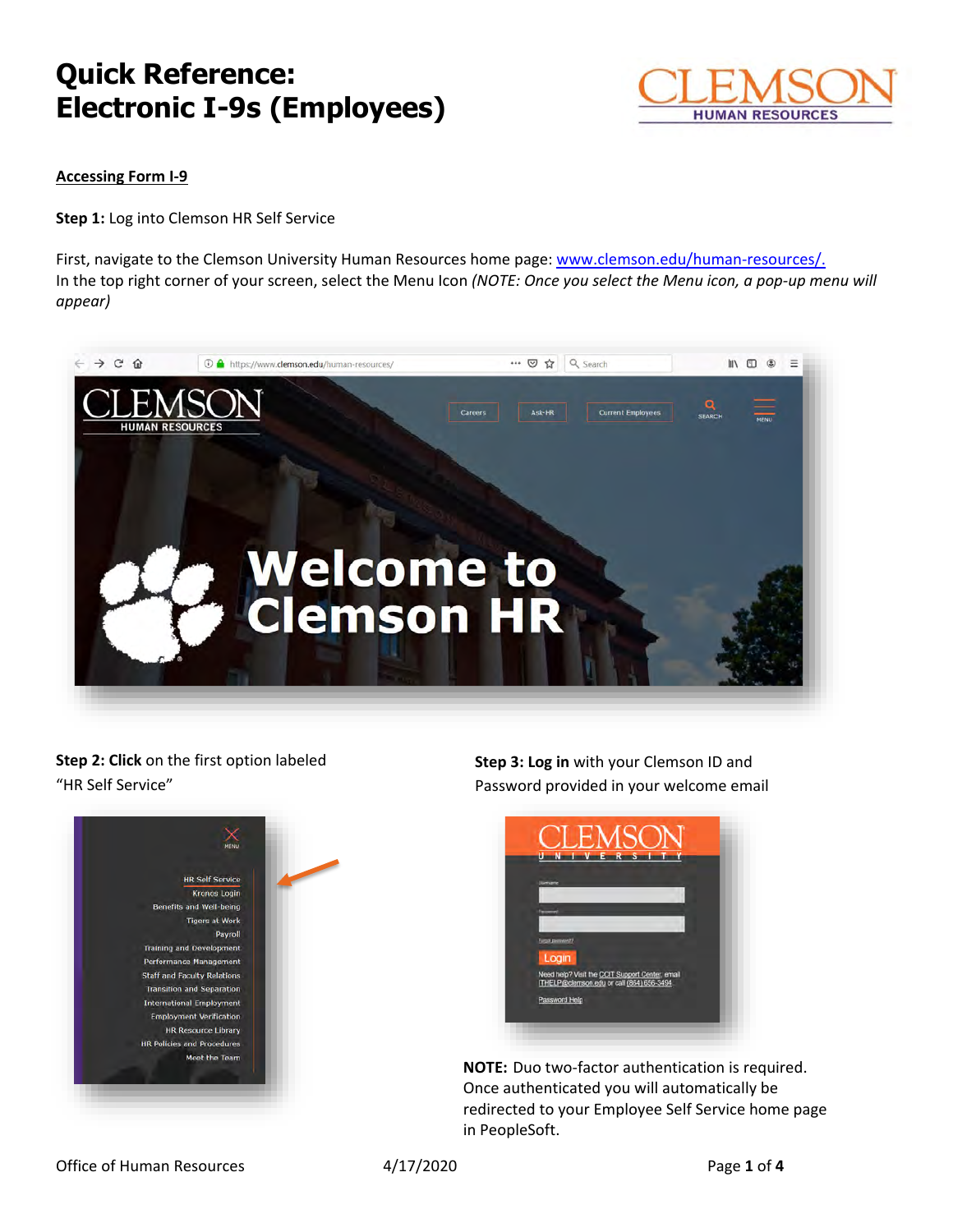

| <b>Payroll and Compensation</b><br>$\cdot$ $\circ$ | <b>Employee Benefits</b>                                                                                                                                                                                                                                                                                                                                                                                                                                                         | <b>Kronos Login</b> | Careers |  |
|----------------------------------------------------|----------------------------------------------------------------------------------------------------------------------------------------------------------------------------------------------------------------------------------------------------------------------------------------------------------------------------------------------------------------------------------------------------------------------------------------------------------------------------------|---------------------|---------|--|
| <b>Personal Details</b>                            | Рñ<br><b>Tax Documents</b>                                                                                                                                                                                                                                                                                                                                                                                                                                                       |                     |         |  |
|                                                    | __<br>$\frac{1}{2} \left( \frac{1}{2} \right) \left( \frac{1}{2} \right) \left( \frac{1}{2} \right) \left( \frac{1}{2} \right) \left( \frac{1}{2} \right) \left( \frac{1}{2} \right) \left( \frac{1}{2} \right) \left( \frac{1}{2} \right) \left( \frac{1}{2} \right) \left( \frac{1}{2} \right) \left( \frac{1}{2} \right) \left( \frac{1}{2} \right) \left( \frac{1}{2} \right) \left( \frac{1}{2} \right) \left( \frac{1}{2} \right) \left( \frac{1}{2} \right) \left( \frac$ |                     |         |  |
|                                                    |                                                                                                                                                                                                                                                                                                                                                                                                                                                                                  |                     |         |  |

**Step 4:** On the Employee Self Service home page, **select** the Personal Details tile and proceed to Step 3.

Once you select Personal Details you will be taken to your Personal Details home page.

| Contact Details         | <b>Contact Details</b> |           |                 |              |  |
|-------------------------|------------------------|-----------|-----------------|--------------|--|
| <b>Marital Status</b>   | Phone                  |           |                 |              |  |
| Name                    | $\rightarrow$          |           |                 |              |  |
| <b>AN</b> Ethnic Groups | Number                 | Extension | Type            | Preferred    |  |
|                         | 864/656-7247           |           | <b>Business</b> | ✓            |  |
| Emergency Contacts      |                        |           |                 |              |  |
| Additional Information  | Email                  |           |                 |              |  |
| & Disability            | ÷                      |           |                 |              |  |
| G Veteran Status        | <b>Email Address</b>   |           | Type            | Preferred    |  |
| Form I-9                | CU_KWAKE@clemson.edu   |           | <b>Busmess</b>  | $\checkmark$ |  |
|                         | Instant Message        |           |                 |              |  |
|                         | No data exists.        |           |                 |              |  |
|                         | Add IM                 |           |                 |              |  |

**S: Select** the I-9 tab from the the left of your n, and **select** go m I-9 to begin out your I-9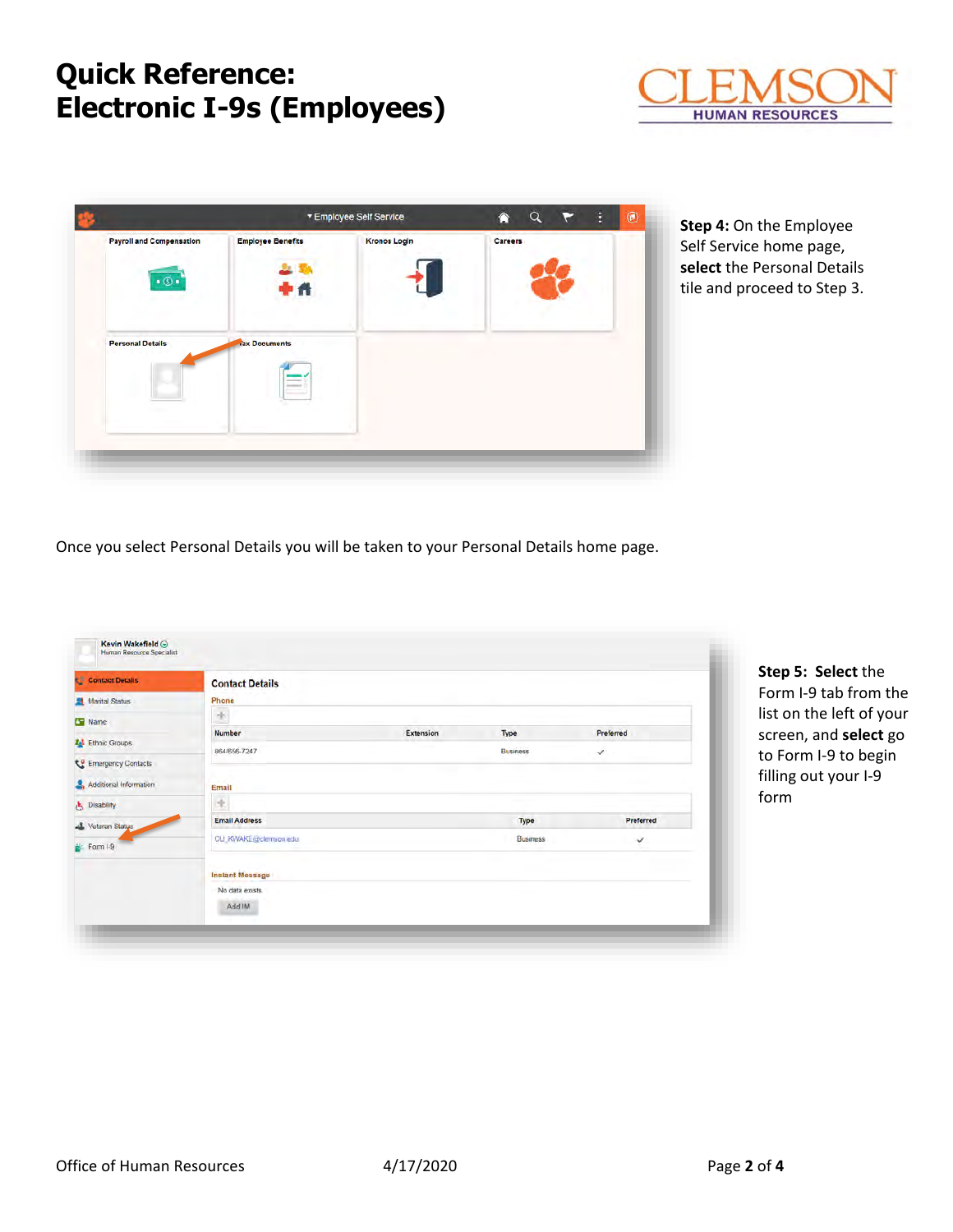

### **Filling out your Electronic I-9**



| I attest, under penalty of perjury, that I am (check one of the following): |                                                                                                                                                                                                                |                    |  |  |  |  |
|-----------------------------------------------------------------------------|----------------------------------------------------------------------------------------------------------------------------------------------------------------------------------------------------------------|--------------------|--|--|--|--|
|                                                                             | 2<br>1. A citizen of the United States                                                                                                                                                                         |                    |  |  |  |  |
|                                                                             | 2. A noncitizen national of the United States (See instructions) ?                                                                                                                                             |                    |  |  |  |  |
|                                                                             | $\left( 2\right)$<br>3. A lawful permanent<br>(Alien Registration Number/USCIS Number)<br>resident                                                                                                             | $\mathbf{v}$ $(2)$ |  |  |  |  |
|                                                                             | $\bf{r}$<br>(2)<br>4. An alien authorized to work<br>until (expiration date, if applicable,<br>mm/dd/yyyy)                                                                                                     |                    |  |  |  |  |
|                                                                             | Some aliens may write "N/A" in the expiration date field. (See instructions)                                                                                                                                   |                    |  |  |  |  |
|                                                                             | Allens authorized to work must provide only one of the following document numbers to complete Form I-9:<br>An Alien Registration Number/USCIS Number OR Form I-94 Admission Number OR Foreign Passport Number. |                    |  |  |  |  |
|                                                                             |                                                                                                                                                                                                                |                    |  |  |  |  |
|                                                                             | 1. Alien Registration Number/USCIS Number                                                                                                                                                                      |                    |  |  |  |  |
|                                                                             | OR                                                                                                                                                                                                             |                    |  |  |  |  |
|                                                                             | 2. Form I-94 Admission Number                                                                                                                                                                                  |                    |  |  |  |  |
|                                                                             | OR                                                                                                                                                                                                             |                    |  |  |  |  |
|                                                                             | $\sqrt{2}$<br>3. Foreign Passport Number                                                                                                                                                                       |                    |  |  |  |  |
|                                                                             | (2)<br>Country of Issuance                                                                                                                                                                                     |                    |  |  |  |  |
|                                                                             | Some aliens may write "N/A" on the Foreign Passport Number and Country of Issuance fields. (See instructions)                                                                                                  |                    |  |  |  |  |

#### **Step 7 (US Citizen)**:

- A. **Indicate** your citizenship
- B. **Complete** electronic signature

**NOTE:** If you are not a US Citizen or US Permanent Resident, please contact [intlemployment@clemson.edu](mailto:intlemployment@clemson.edu) for questions on how to complete your I-9 process.